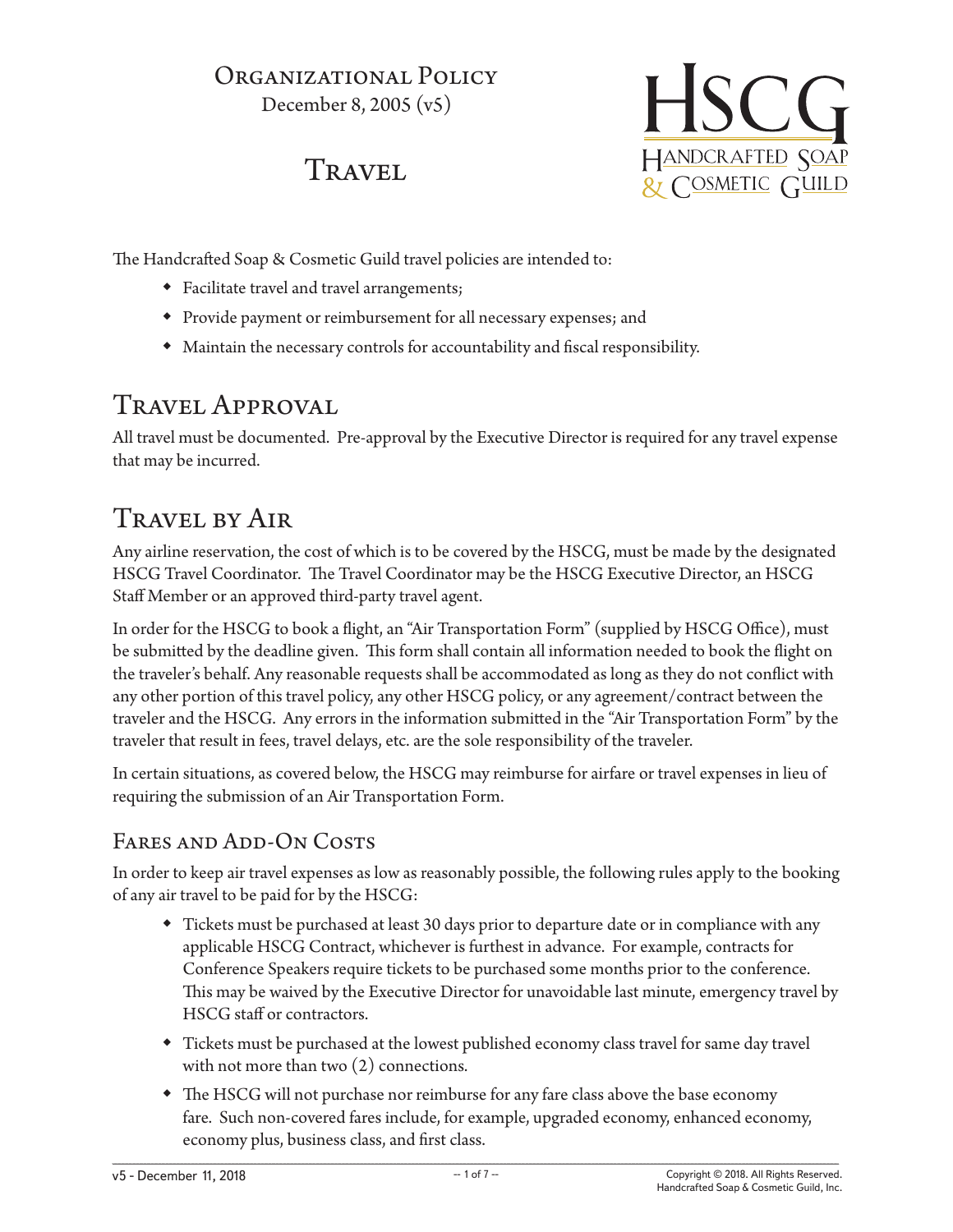- The HSCG will not reimburse for any seat assignment above or beyond the price of the ticket. Any optional upgrades to more desirable seat locations chosen by the traveler are the financial responsibility of the traveler.
- For trips requiring seven (7) or more days dedicated to HSCG functions, the HSCG will reimburse baggage fees for one (1) regular sized checked bag. The HSCG will not reimburse for any baggage fees for trips of less than seven (7) days, or for trips that go over 7 days due to added personal days by the traveler. Oversized, overweight or irregular bag fees, or fees for additional bags will not be reimbursed by the HSCG and are the sole responsibility of the traveler.
- Where materials or suppliers are being carried by the traveler for the benefit of the HSCG, the Executive Director may approve and authorized the expenditure of the necessary baggage fees.
- The HSCG shall not pay for in flight entertainment, WiFi, food and/or beverages. These addon fees are the sole responsibility of the traveler.
- HSCG shall only purchase flight insurance in cases where travel is expected to take place in an area subject to seasonal interruptions and delays. The purchase of flight insurance is at the discretion of the Executive Director.

### Fare Upgrades

As noted above, the HSCG will not purchase or reimburse for any airfare above the base economy fare. However, if the traveler wishes to travel at a higher fare class at their own expense, the following provisions apply:

- 1) The traveler must notify the Executive Director in writing, prior to the deadline for purchasing the ticket.
- 2) At the discretion of the Executive Director, the traveler may be authorized to make the reservation and purchase the ticket directly.
- 3) The exact amount of reimbursement shall be determined by the Executive Director based on the lowest published base economy fare at the time the written notification is received.

### Travel Changes by the HSCG

If travel arrangements must be changed for the convenience of the HSCG, any applicable fees or penalties will be paid by the HSCG.

In the unlikely event that unforeseen changes by the HSCG or acts of God prevent the ticket from being used, and the ticket cannot be changed to be used for a different HSCG related activity, the HSCG may, in writing, release the ticket to the traveler. In such a case, the traveler may use the ticket (subject to airline restrictions), however, the traveler shall be responsible for any fees and/or penalties.

#### Change or Cancellation by the Traveler

 In the event that the travel plans are changed by the traveler for his or her own convenience, any and all change fees and/or penalties will be their sole responsibility. All changes to air tickets must be made by the traveler, as the ticket is issued in the traveler's name, not the HSCG.

If the traveler cancels the travel plans completely, the traveler must repay the HSCG for the original cost of the ticket that was paid for by the HSCG on their behalf (or the amount for which he/she was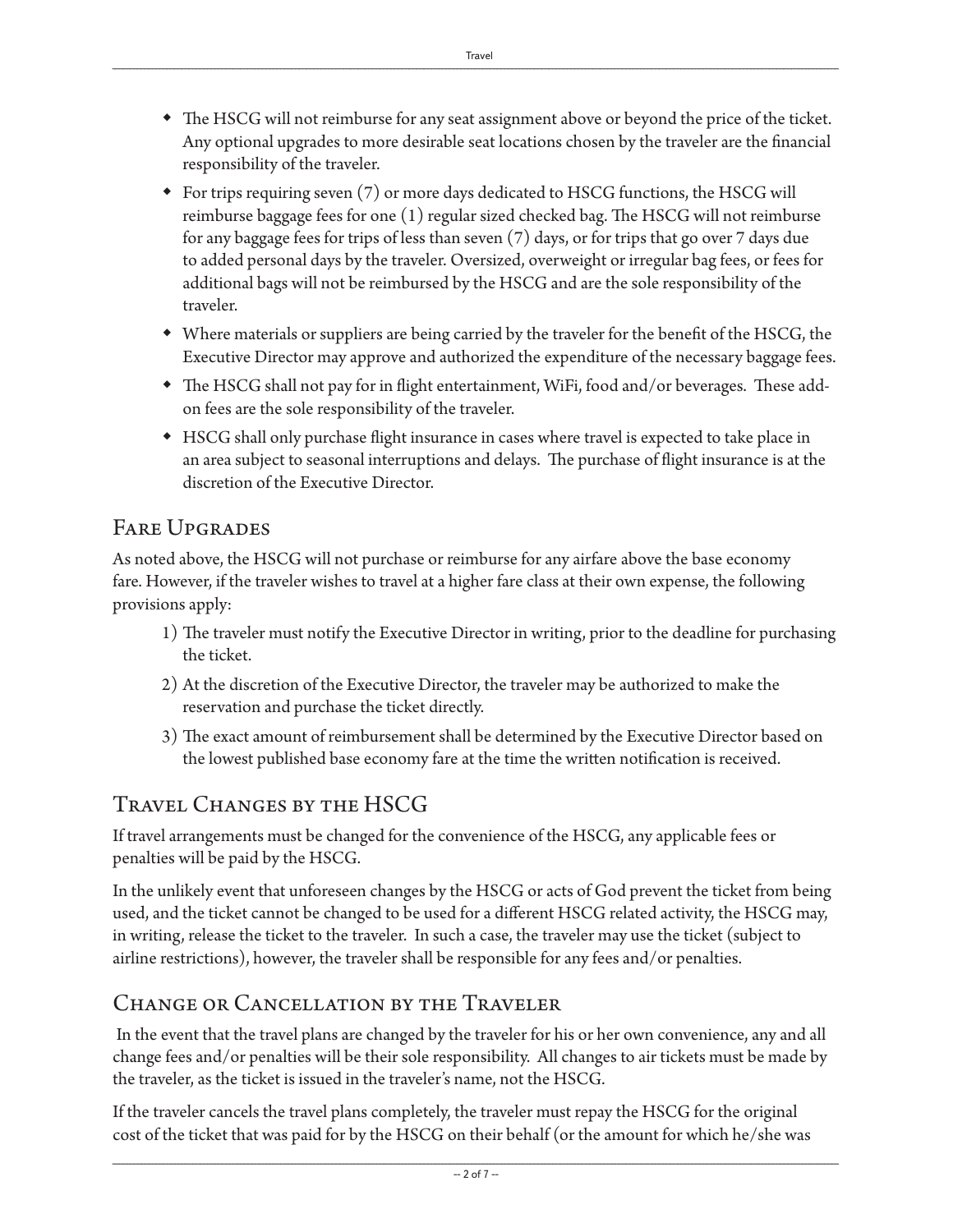reimbursed, if applicable). In the event of extenuating circumstances, acts of God or medical emergency, repayment may be waived on the approval of the HSCG Board of Directors.

#### Frequent Flyer Miles

All frequent flyer miles earned on HSCG approved air travel shall remain the property of the traveler. The traveler is solely responsible for adding the proper Frequent Flyer number to the flight, the HSCG will not be responsible for uncredited miles under any circumstance.

## Travel by Ground (Bus, Train or Car)

In the event that it is more cost efficient to travel by ground to an HSCG function, or the traveler cannot or will not travel by air, the following provisions shall be applied:

- 1) The traveler must notify the Executive Director in writing that they will be traveling by ground, prior to the deadline for purchasing an airline ticket or booking travel.
- 2) At the discretion of the Executive Director, the traveler may be authorized to make their own travel arrangements.
- 3) The maximum reimbursement shall be determined by the Executive Director based on the lowest published base economy fare from the traveler's origin at the time the written notification is received.

**Travel by Car:** The reimbursement amount shall be based on the mileage, at the current rate published by the IRS or the maximum reimbursement amount, whichever is less.

**Travel by Bus or Train:** The reimbursement amount shall be based on the economy fare or the maximum reimbursement amount, whichever is less.

## Meals During Travel

When included in a valid contract with the HSCG or otherwise approved in advance by the Executive Director, a per diem payment may be made to travelers to cover meals or other incidental costs.

- The per diem amount shall be based on the current rate published by the IRS.
- Travelers compensated for meals on a per diem basis are not required to provide individual meal receipts or to show a per meal breakdown for daily travel.
- Daily per diem shall be prorated for partial travel days.
- Travel days shall be calculated based on the travel time required to travel by the most efficient method (typically considered to be the time of a normal flight, including time to and from the airports at either end of the trip).
- Replacement checks will not be issued, it is the responsibility of the traveler to see that their individual check is deposited.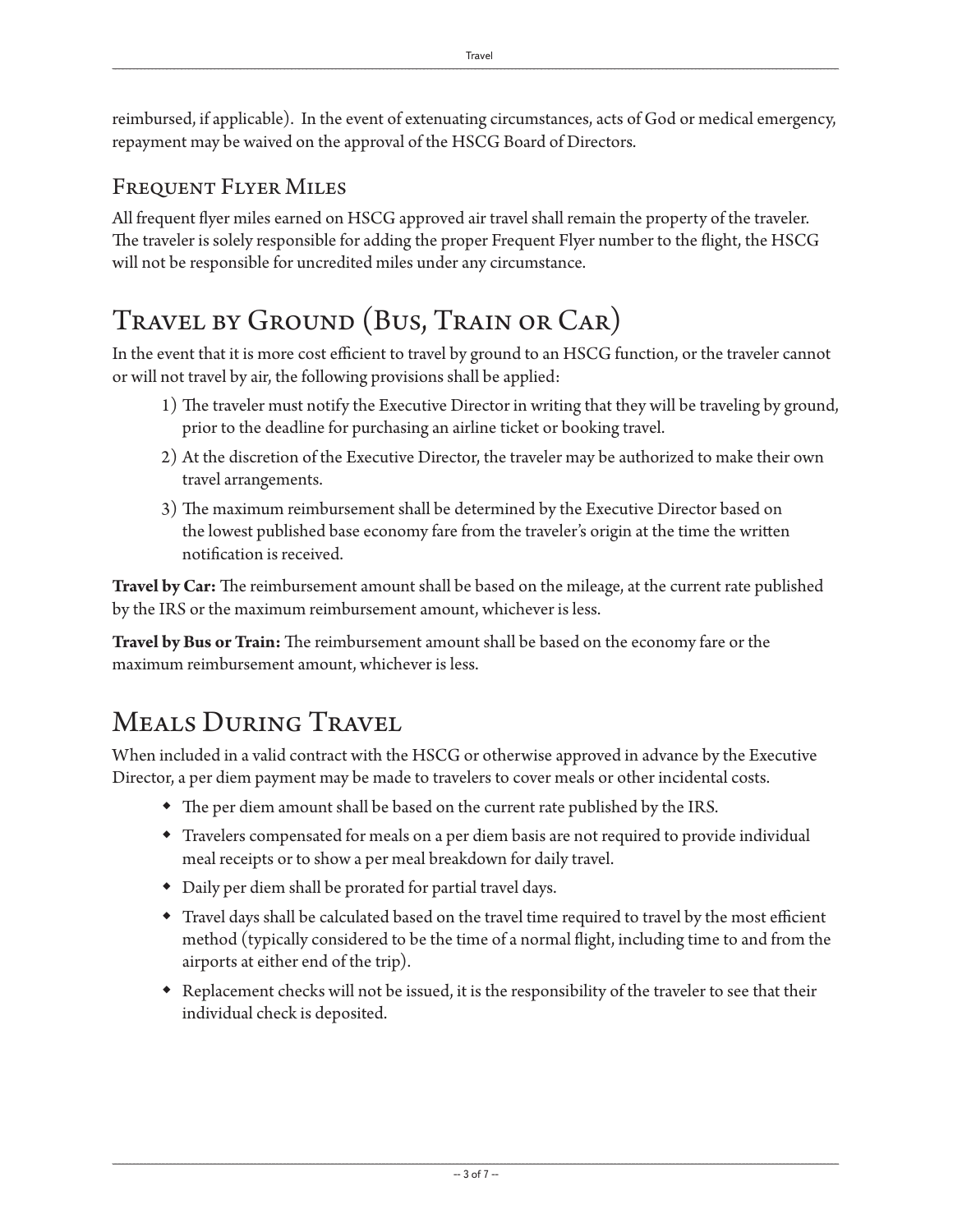### HOTELS AND ACCOMMODATIONS

Reimbursement for hotel stays shall be at the discretion of the Executive Director or in accordance with an HSCG Contract. The following policies apply at any time a hotel room or accommodation is provided or paid for by the HSCG:

- HSCG shall not pay for room upgrades of any type.
- HSCG shall not pay for any incidental charges, the traveler must place a personal form of payment down with the hotel at check in.
- HSCG shall not pay for any damage to the room or its contents.
- HSCG shall not pay for the loss of personal effects. If such loss is the fault of the hotel, the traveler shall work with the hotel on restitution.
- HSCG shall not pay for any cleaning fees for excessive use of hotel rooms or for a smoking violation.
- HSCG shall not pay for additional occupants of the traveler's room, roll-away beds, cribs or any other charges incurred by additional guests.
- HSCG shall not reimburse for alternative housing or accommodations, such as, Air BnB, VRBO, Home Away or any equivalent short-term housing rental.

### Accommodations at HSCG Events

Where the hotel room is provided as part of a Group Block under a master bill for the HSCG (for example at a property where the Conference is being held), the following procedures apply:

- The individual is responsible for making their reservation in a timely fashion (or within the deadline of any contractual obligation) and must specify that the room is part of the HSCG room block.
- The room reserved must be for the basic room in the block; no upgrades shall be covered.
- The room must be reserved with the person's credit card or other personal guarantee to cover any incidental charges or damages.
- The individual may reserve the room for as many nights as desired but will only be covered by the HSCG for the number of nights specified in the contract or as otherwise approved by the Executive Director.
- Prior to the person leaving the hotel, the HSCG will transfer the approved number of nights to the HSCG master bill. All other charges including additional nights, incidental charges, damages or any other fees added to the bill, will be the responsibility of the individual and will not be covered by the HSCG.
- Alternative accommodations at a different property will not be covered or reimbursed by the HSCG without prior approval, in writing, by the Executive Director.

### Accommodations During Other HSCG Travel

Where an overnight stay is required for other HSCG business travel – such as travel to Washington DC or to do conference site reviews – are handled slightly differently. In this case, the following procedures apply: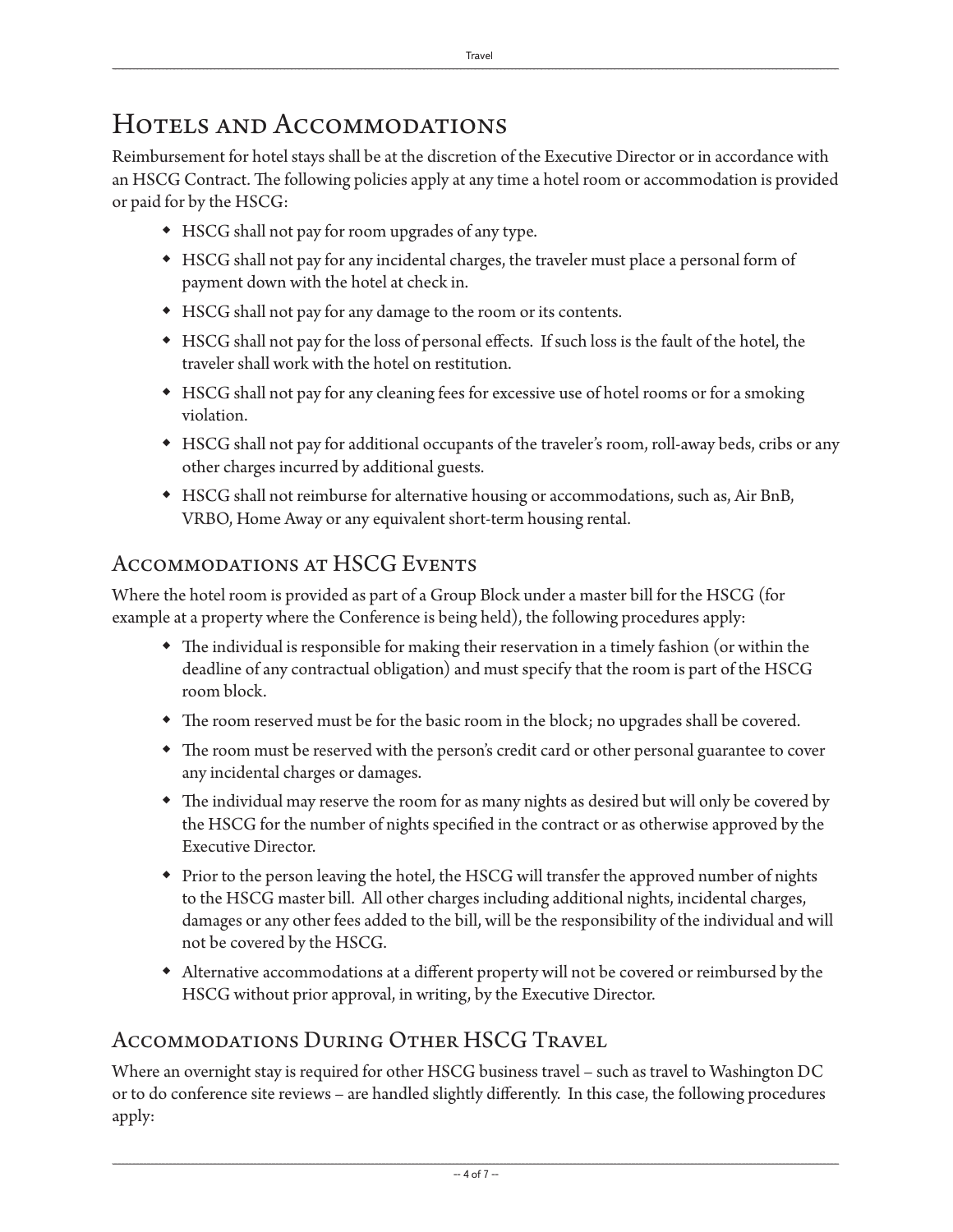- Hotel stays must be approved in advance by the Executive Director.
- If the hotel stay is booked by the traveler, they must request the lowest possible single rate in a reputable property.
- If payment for the room has been authorized to be placed on an HSCG Debit Card, the traveler may charge the room and tax to the HSCG Debit Card; any incidentals or other charges on the hotel bill must be paid with personal funds or a personal credit card.
- If the room is paid for with personal funds or a personal credit card, the person may submit an expense reimbursement form to be reimbursed for the room rate and taxes. A copy of the hotel bill must accompany the request for reimbursement.

# LOCAL GROUND TRANSPORTATION

### To/From the Airport

If travel for the HSCG includes ground transportation to and from the airport (or bus or train station, if applicable) to an HSCG sanctioned property (i.e. hotel, conference center), the following rules apply:

- If a free shuttle is available from the property, the HSCG shall not reimburse for any other method of transportation chosen.
- If no shuttle is available, the HSCG shall publish all available methods and the traveler may select whichever method of travel they wish. However, reimbursement shall be at a flat rate determined by the Executive Director based on the method that is the least expensive.

#### Other Local Transportation

Where local transportation is otherwise required to carry out HSCG business, the most cost-effective and safe method shall be selected. When paid for personally, an expense reimbursement request may be submitted. Approval of the request is at the discretion of the Executive Director.

### Use of Personal Vehicles

All personal vehicles used to carry out HSCG business must be properly insured, legally registered and deemed safe to operate. All drivers must have a valid driver's license for the type of motor vehicle being used and comply with all traffic laws.

Mileage, when a personal vehicle is used, may be reimbursed at the current rate published by the IRS.

The HSCG will not be held liable for damages to personal vehicles, personnel or property and will not reimburse for any penalty, citation, moving violation or fee that results from the negligence of the driver or the driver of any other vehicle.

The driver must not drive impaired under the influence of alcohol, marijuana, medications or illegal drugs while operating the vehicle for the HSCG.

#### Use of Rental Cars

For legal and liability reasons, the HSCG does not reimburse for rental car expenses.

HSCG employees, contractors and Board Members may be authorized to rent vehicles when needed to carry out HSCG business. Vehicles must be rented at the lowest possible rate for a suitable vehicle from a